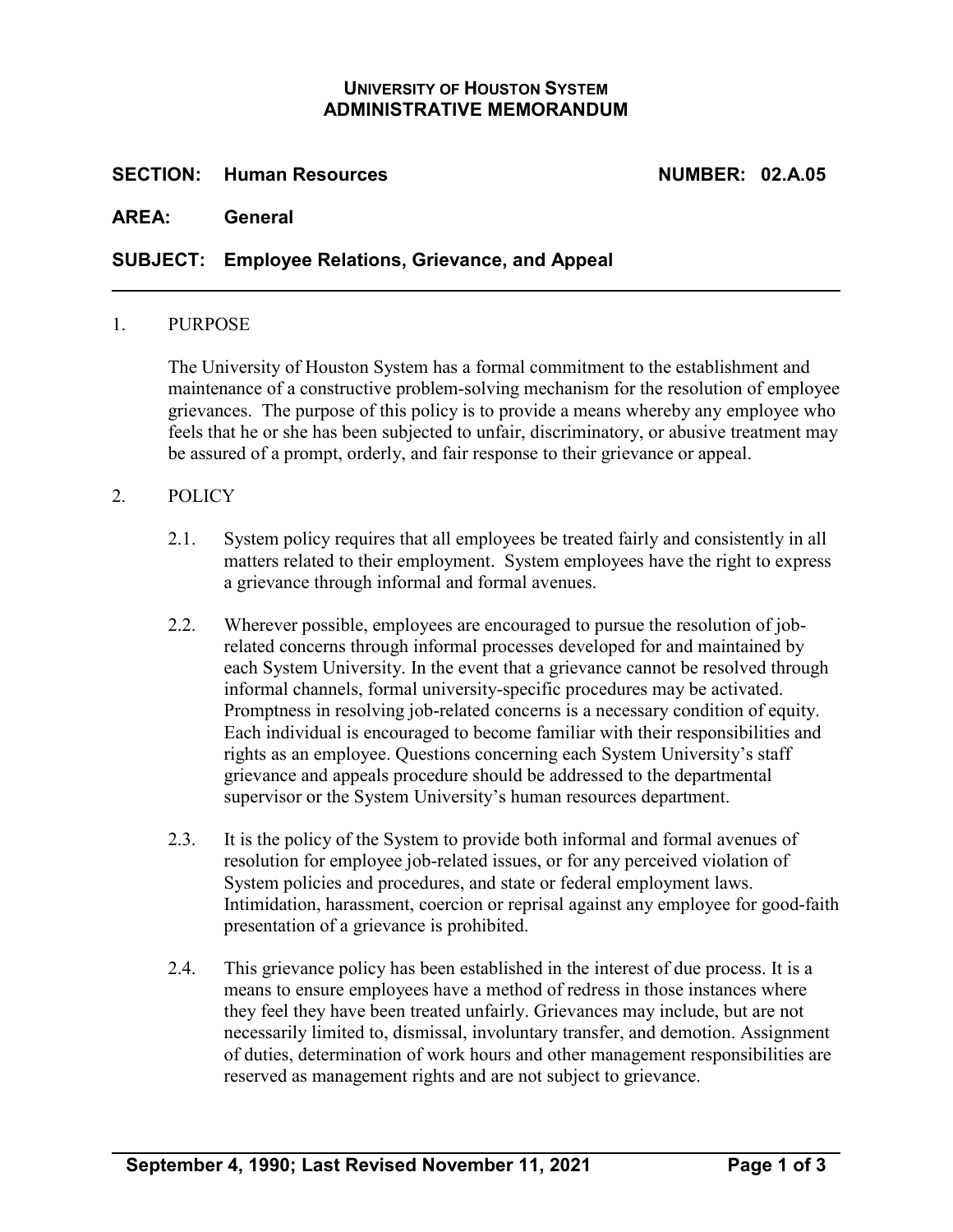- 2.5. Each System University will develop and maintain policies and procedures that provide for the following:
	- Coverage of the policy and procedures;
	- Informal grievance resolution;
	- Formal grievance resolution;
	- Prompt resolution at each stage;
	- Impartial review of employee concerns;
	- Documentation of both informal and formal processes;
	- Clear communication of employee concerns and relief sought;
	- Instructions for conducting formal hearings;
	- Clear communication of final decisions;
	- Prohibition against retaliation for good faith;
	- Participation in the grievance process; and
	- Reasonable confidentiality.

# 3. POLICY COMMUNICATION

- 3.1. Each System University's grievance and appeals policy and procedures shall be communicated to every new employee during employee orientation. Each new employee will be furnished information regarding the location of the university's policy on the university's web site. Each departmental supervisor is responsible for establishing a mutual understanding with their employees of the need to resolve problems objectively with freedom from fear of retaliatory consequences or reprisals.
- 3.2 The policy of the University of Houston System and its Universities is to ensure equal opportunity in all its educational programs and activities, and all terms and conditions of employment without regard to age, race, color, disability, religion, national origin, veteran's status, genetic information, or sex (including pregnancy), except where such a distinction is required by law. Additionally, UH System prohibits discrimination in all aspects of employment and educational programs on the basis of sexual orientation, gender identity, or gender expression. For the UH System's Official Non-Discrimination Statement, see [SAM](https://uhsystem.edu/compliance-ethics/_docs/sam/01/1d51.pdf) 01.D.05 – [Equal Opportunity and Non-Discrimination Statement.](https://uhsystem.edu/compliance-ethics/_docs/sam/01/1d51.pdf)